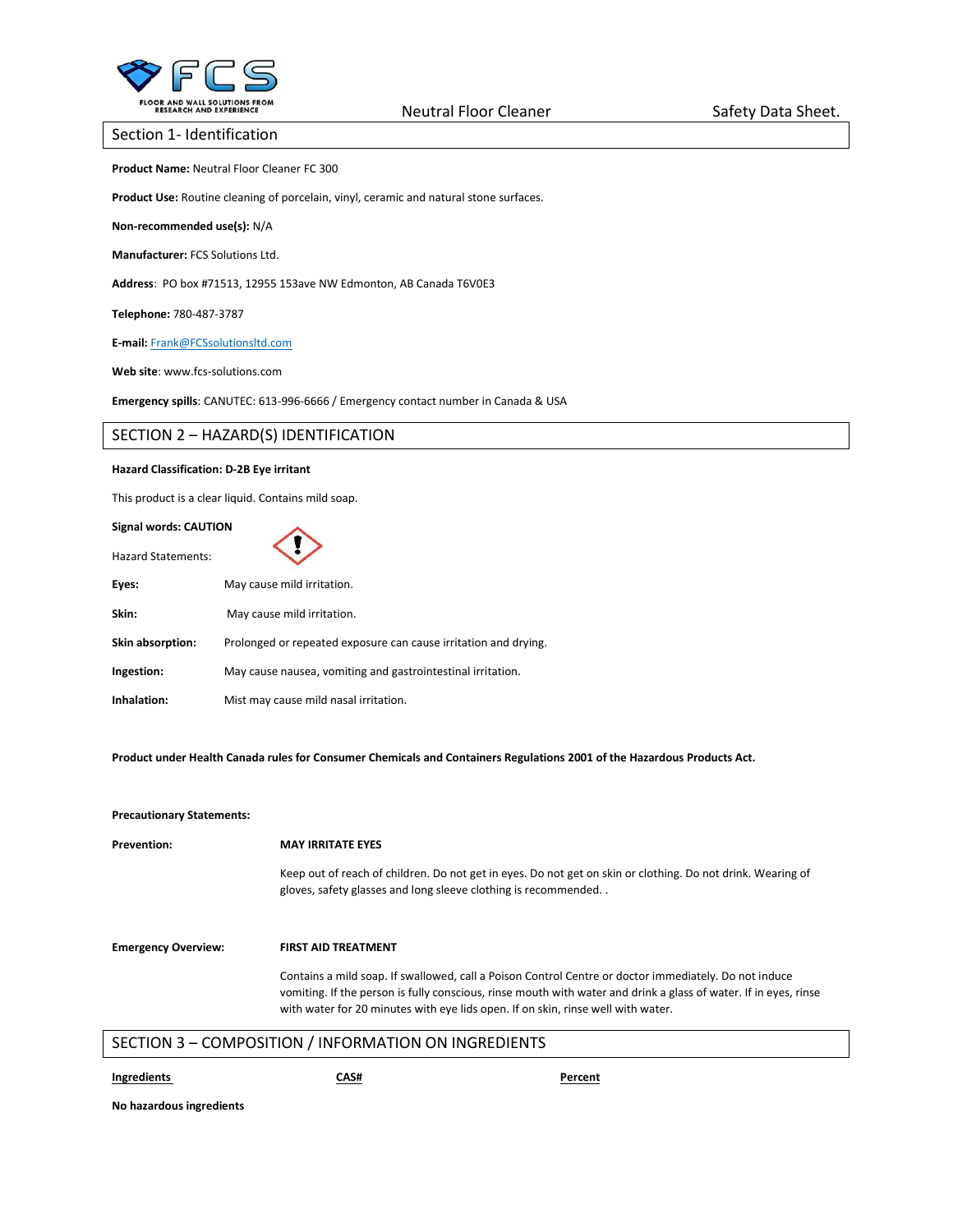

Neutral Floor Cleaner Safety Data Sheet.

# SECTION 4 – FIRST AID MEASURES

**Eye:** Immediately flush with warm running water for 20 minutes, holding eyelids open during flushing. If irritation persists, repeat flushing and obtain medical attention immediately.

**Skin:** Immediately flush exposed area with mild soap and water for at least 10 minutes. If irritation persists or if contact has been prolonged, obtain medical attention. Remove contaminated clothing and launder before reuse.

**Inhalation:** Immediately remove the affected victim to fresh air. If symptoms persist, obtain medical attention.

**Ingestion:** Do Not Induce Vomiting. If the person is fully conscious, rinse mouth with water and drink a glass of water. Obtain medical attention immediately. Never give anything by mouth if the victim is unconscious, is rapidly losing consciousness or is convulsing.

## SECTION 5 – FIRE FIGHTING MEASURES

**Flammability:** Not flammable.

**Flash Point:** (oF, oC, PMCC) None.

**Auto-ignition Temperature:** (oF, oC): Not applicable.

**Flame propagation or Burning Rate of Solid Materials**: Not applicable.

**Sensitivity to static discharge:** Not applicable.

**Sensitivity to Mechanical Impact**: Not applicable.

**Extinguishing Media**: Water fog, alcohol foam and dry chemical.

**Unusual Fire and Explosion Hazards**: None

**Hazardous Decomposition Products**: Oxides of carbon and nitrogen.

## SECTION 6 – ACCIDENTAL RELEASE MEASURES

#### **Personal precautions**

Use personal protective equipment. Including but not limiting: safety glasses, rubber or neoprene gloves and long sleeve clothing.

Keep people away from and upwind of spill and/or leak.

Material can create slippery conditions.

#### **Environmental conditions**

Prevent large spills from entering sewers or waterways.

#### **Methods for cleaning-up**

Observe all personal protection equipment recommendations. Ventilate area if odor is unaccommodating.

Collect for disposal. Clean up remaining materials from spill with suitable absorbent. Small spills may be absorbed with non-reactive absorbent (e.g. sand, earth, litter absorbent) and placed in suitable, covered, labeled containers. For large spills, provide diking or other appropriate containment to keep material from spreading. If diked material can be pumped, store recovered material in compatible drums for recovery or disposal.

## SECTION 7 – HANDLING AND STORAGE

#### **Handling**

Avoid contact with eyes, skin and clothing. Wash thoroughly after handling. Keep container tightly closed. Do not inhale vapors.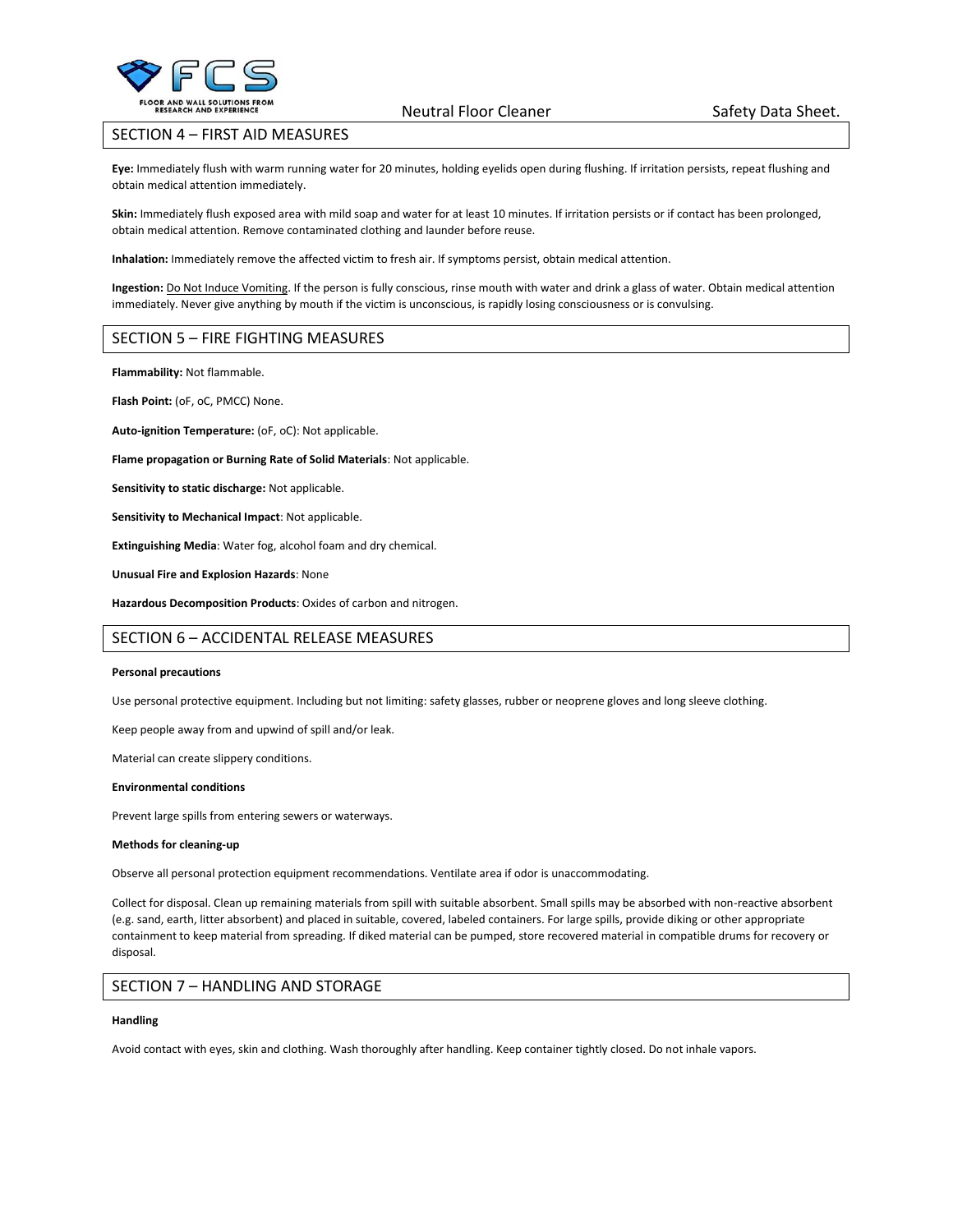

# Neutral Floor Cleaner Safety Data Sheet.

**Storage**

**Keep Out Of Reach Of Children**.

**Storage temperature: 10 – 25°C (50 – 80°F)** 

Keep away from freezing. Product should be stored in a cool, dry place, away from sun light exposure and incompatible materials.

In optimal storage conditions, product shelf life in un-opened bottle is 2 – 3 years from production date.

In optimal storage conditions, product shelf life of remaining content once bottle was opened is a maximum of 2 years from production date.

# SECTION 8 – EXPOSURE CONTROLS / PERSONAL PROTECTION

#### **Exposure guidelines**

**Ingredients Regulation Value** 

N/A

**Exposure controls** 

**Engineering controls**: General ventilation is usually adequate.

**Other protective clothing or equipment**: Eye bath, Safety shower, Full protective clothing.

**Work Hygienic practices**: The usual precaution for the handling of chemicals must be observed.

# **Individual protective measures**

**Eye protection**: Wear safety glasses or full face shield.

**Hand protection**: Wear rubber or nitrile gloves.

**Skin protection**: Wear long sleeve clothing.

**Respiratory protection**: Normally not required in non confined areas. Do not inhale mist.

## SECTION 9 – PHYSICAL AND CHEMICAL PROPERTIES

**Physical State**: Liquid. **Color**: Clear **Odor:** Mild floral **Solubility in water**: Soluble (100% in water) **Boiling point**: 100oC / 212oF **Freezing point**: 0oC **PH**: 10 – 10.5 **Density**: 1.14 % **Volatile**: > 90% (v/v) **VOC content (g/l)**: 0 g/l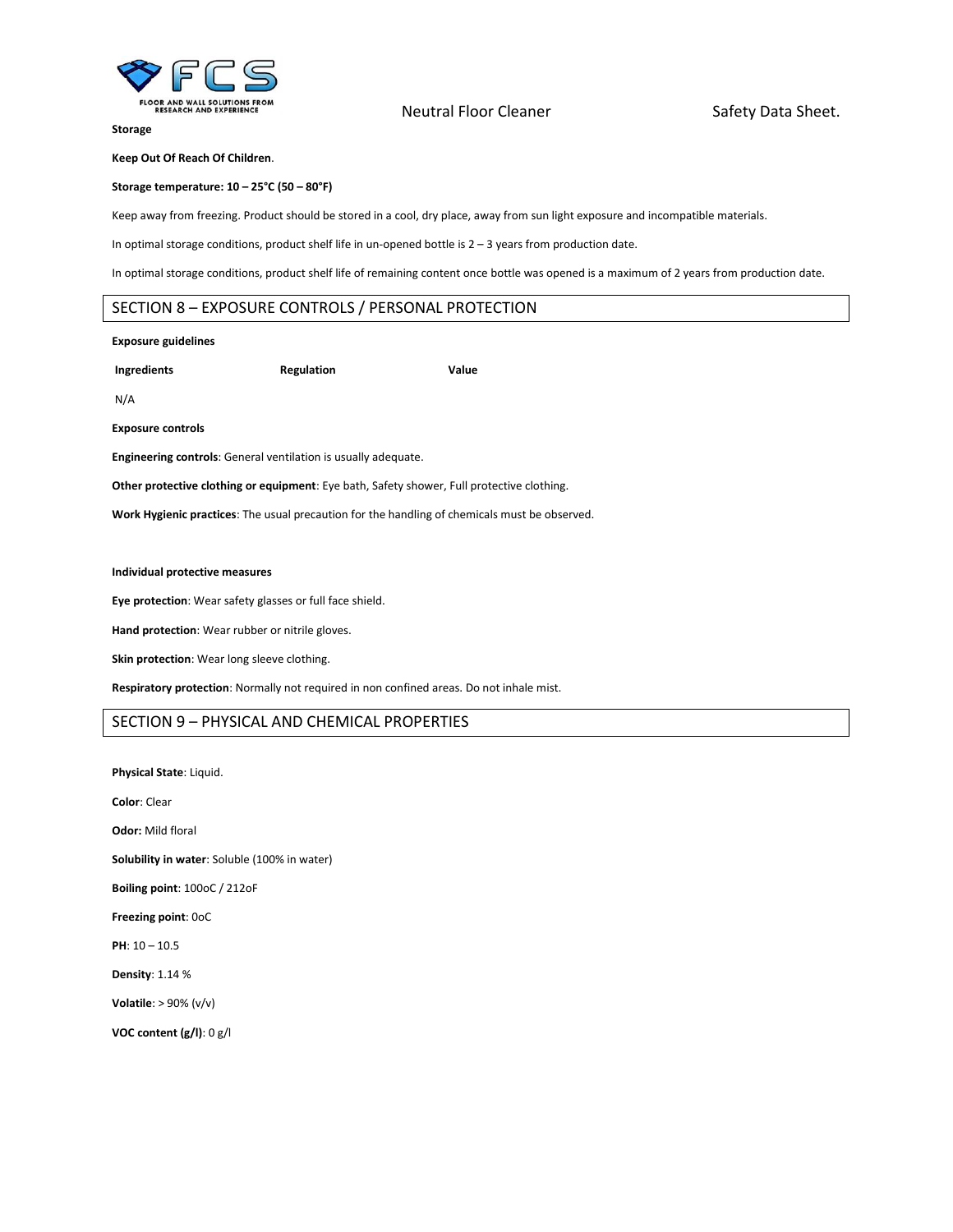

Neutral Floor Cleaner Safety Data Sheet.

## SECTION 10 – STABILITY AND REACTIVITY

**Hazardous reactions**: Stable

**Conditions to avoid:** Contact with strong oxidizers.

**Hazardous Polymerization**: Will not occur.

**Hazardous Decomposition Products**: Carbon oxides CO and CO2. Nitrogen oxides.

## SECTION 11 – TOXICOLOGICAL INFORMATION

#### **Prolonged / Repeated Exposure**: No known effects

**Eye**: May cause irritation to the eyes upon contact.

**Skin**: Is not likely to cause irritation upon contact.

**Inhalation**: Is not likely to cause respiratory irritation upon contact.

**Ingestion:** May cause nausea.

**Carcinogenicity**: Non-Hazardous by WHMIS – OSHA criteria. Not listed by IARC, NTP or ACGIH.

**Teratogenicity, Mutagenicity, Reproductive effects**: No data available.

**Toxicity - oral:** LD 50 (rat) > 5000 mg/kg

**Toxicity - dermal**: N/A

**Toxicity - inhalation**: N/A

## SECTION 12 – ECOLOGICAL INFORMATION

| Ecotoxicity:                      | EC50 (96hr, fish) >100mg/L.                                |
|-----------------------------------|------------------------------------------------------------|
| Persistance and Biodegradability: | All components are readily biodegradable as per OECD 301E. |
| <b>Bioaccumulative Potential:</b> | N/A                                                        |
| <b>Other Adverse Effects:</b>     | None known.                                                |

# SECTION 13 – DISPOSAL CONSIDERATIONS

Review federal, provincial, state or local government requirements prior to disposal.

#### **Environmental precautions:**

CAUTION Keep spills and cleaning runoff out of municipal sewers and open bodies of water

## SECTION 14 – TRANSPORT INFORMATION

#### **UN Number: NOT CLASSIFIED AS DANGEROUS GOODS**

**UN Proper shipping name:** 

**Hazard class:** 

**Packing Group:** 

**U.S. Department of Transportation (Road or rail):** Not Regulated.

**Canadian T.D.G.:** Not Regulated